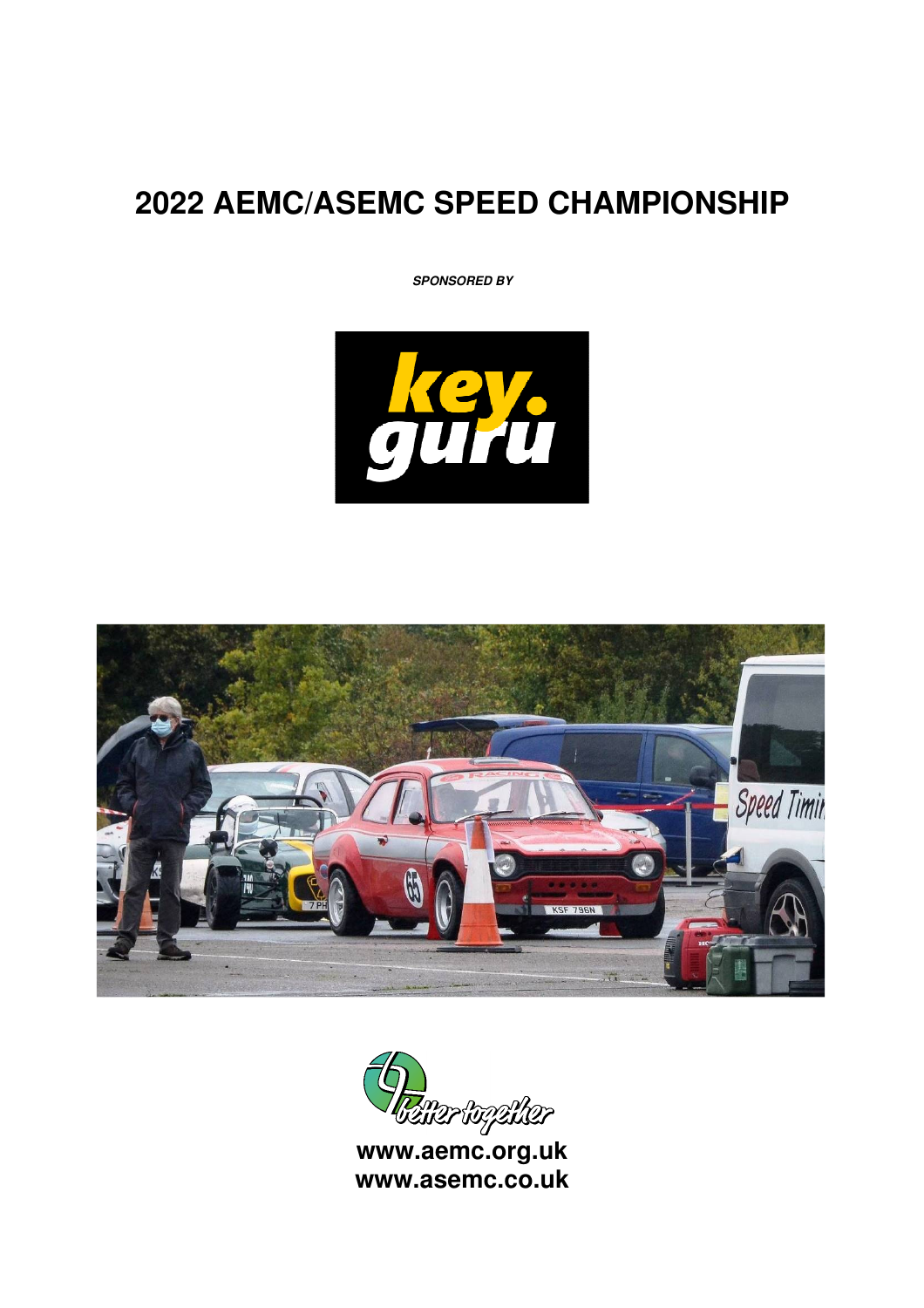# **2022** key.guru **SPEED CHAMPIONSHIP**

#### **1. SPORTING REGULATIONS, GENERAL**

#### 1.1 **Title & Jurisdiction**.

The 2022 **key.guru** Speed Championship is organised and administered by the Association of Eastern Motor Clubs and the Association of South-Eastern Motor Clubs in accordance with the General Regulations of Motorsport UK (incorporating the provisions of the International Sporting Code of the FIA) and these Championship Regulations.

 Motorsport UK Championship Permit No: CH2021/S082 Grade E Status: Interclub Permit

#### **1.2 Officials.**

- 1.2.1 Co-ordinator: **Pete Walters** pete@3arc.com Tel: (M) 07831 316236 1 School Lane, Aston, Hertfordshire, SG2 7HA.
- 1.2.2 Eligibility Scrutineer: **Mike Betts** mikbetts@me.com Tel: (M) 07956 888724 1 Redgrove House, Stonards Hill, Epping, Essex, CM16 4QQ.
- 1.2.3 Championship Stewards: Brian Hemmings, Clive Grounds and Stanley Graham

#### **1.3 Competitor Eligibility.**

- 1.3.1 Entrants must be fully paid-up valid card-holding members of a member club of the AEMC or ASEMC and possess valid 2022 Motorsport UK Entrant Licences.
- 1.3.2 Drivers and Entrant/Drivers must be fully paid-up valid membership card holding members of a member club of the AEMC or ASEMC, be registered for the Championship and be in possession of a valid Interclub competition licence, as a minimum.
- 1.3.3 A competitor shall not take time off school to participate in motor sport without the prior written approval of their school. If participation in the Championship requires absence from school, drivers in full-time school education are required to have the approval of their head teacher and a letter stating such approval from his/her school in order to fulfil registration for the Championship.
- 1.3.4 All necessary documentation must be available for checking before arrival at all rounds.

#### **1.4 Registration:**

- 1.4.1 All Drivers must register as competitors for the championship online or by completing and returning the championship registration form with the correct fee to the championship coordinator. Upon acceptance, a confirmation and sponsor decals will be issued to the registered championship contender by the championship co-ordinator.
- 1.4.2 The registration fee will be £10.00 for the 2022 Championship. Fees should be submitted with the completed registration form, or by entering online: https://aemc.org.uk/Speed Payment should be electronic to account number 68442083, sort code 09-07-25.
- 1.4.3 Drivers may register at any time during the season but will only score points after the date of registration. No points will be scored if **key.guru** decals are not displayed on the competing car.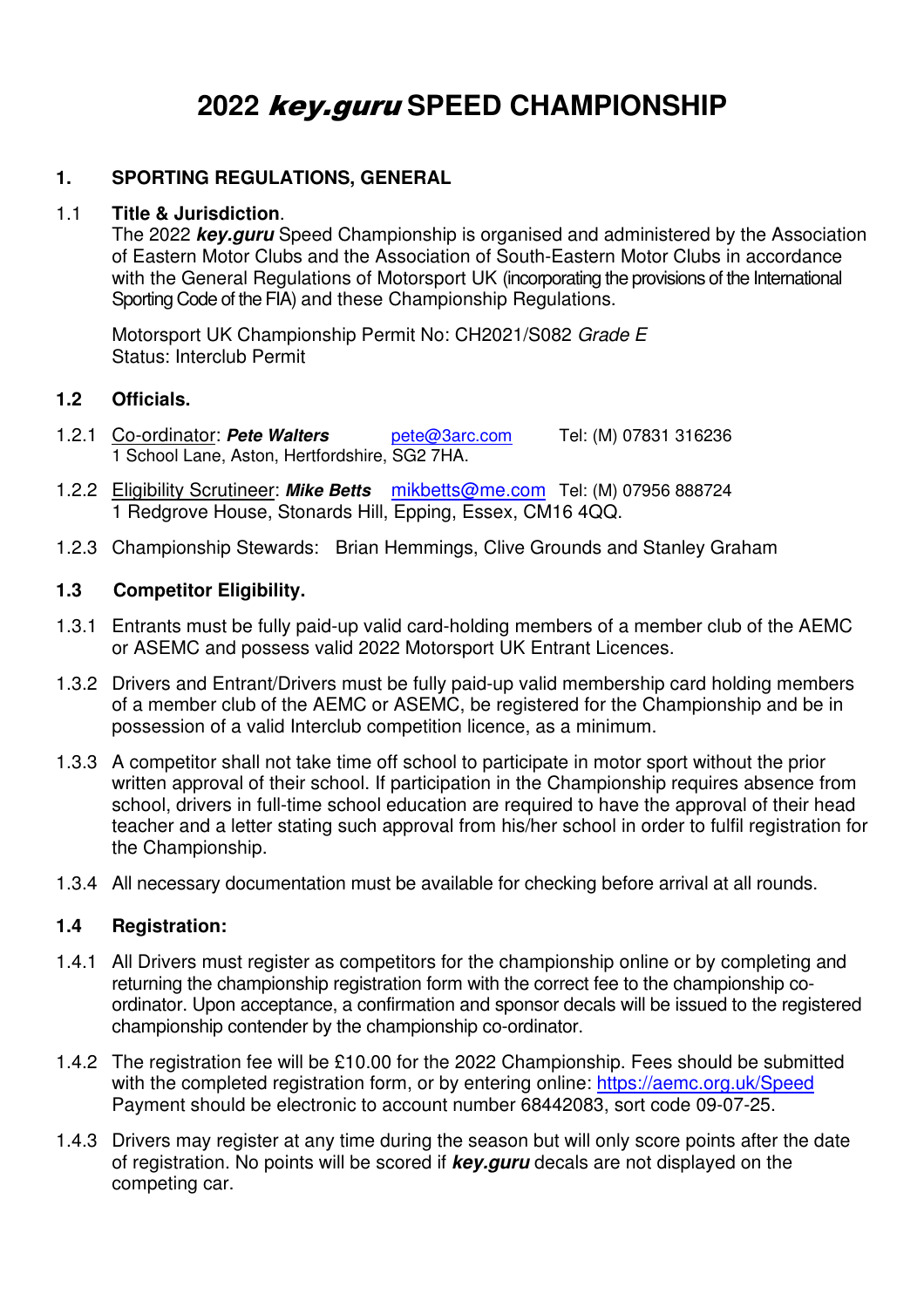1.4.4 By registering for this Championship, all competitors (and their associates) commit to positively promote and demonstrate the Motorsport UK **Respect Code** referred to below:

Where any reports of disrespectful conduct are judged to be well founded, the Championship organisers may issue warnings or require remedial actions and/or report matters to the Championship Stewards who may impose appropriate penalties; these can include loss of Championship points and/or race bans, through to Championship Expulsion and referral to Motorsport UK.

It is imperative that we promote the safety and wellbeing of young people and adults at risk. In addition to this, all participants must be aware of their behaviour and conduct at all times …and abusive language and harmful behaviour will not be tolerated. Any such incidents must be reported to the Championship Coordinator and/or Safeguarding Officer, who will also relay the report to Motorsport UK. Details of the Policies and Guidelines can be found at www.motorsportuk.org/resource-centre



### **1.5 Championship Rounds:**

| <b>Date</b> |                                                      | Venue                          | Club                                    |
|-------------|------------------------------------------------------|--------------------------------|-----------------------------------------|
| 1.          | Saturday 26 <sup>th</sup> March                      | Cadwell Park                   | HCAAC / BARC (Midlands)<br><b>loWGG</b> |
| 2.          | <del>(TBC) 2<sup>nd</sup>/3<sup>rd</sup> April</del> | <b>Sandown</b>                 |                                         |
| 3.          | Sunday 10th April                                    | Abingdon Long Course           | Sutton & Cheam MC                       |
| 4.          | Saturday 23rd April                                  | Goodwood                       | Bognor Regis MC                         |
| 5.          | Sunday 24th April                                    | <b>Hethel Lotus Festival</b>   | Lotus MC / Herts County AAC             |
| 6.          | Saturday 7 <sup>th</sup> May                         | <b>Bailey Sprint, Goodwood</b> | Brighton & Hove MC                      |
| 7.          | Sunday 8 <sup>th</sup> May                           | Debden                         | <b>Herts County AAC</b>                 |
| 8.          | Sunday 29th May                                      | Curborough                     | <b>BARC</b> (Midlands)                  |
| 9.          | Saturday 11 <sup>th</sup> June                       | Abingdon CAR-nival             | Sutton & Cheam MC                       |
| 10.         | Sunday 12 <sup>th</sup> June                         | North Weald                    | 7Oaks / Borough19                       |
| 11.         | Saturday 16 <sup>th</sup> July                       | Lydden Hill                    | B19/7Oaks/TWMC/LHMC/MMKMC               |
| 12.         | Sunday 24th July                                     | North Weald                    | Green Belt MC                           |
| 13.         | Sunday 13 <sup>th</sup> August                       | Goodwood                       | Brighton & Hove MC                      |
| 14.         | Saturday 27th August                                 | Snetterton                     | <b>BARC</b> (Midlands)                  |
| 15.         | Saturday 3 <sup>rd</sup> September                   | <b>Brighton Speed Trials</b>   | Brighton & Hove MC                      |
| 16.         | Sunday 4 <sup>th</sup> September                     | Lotus Hethel Sprint            | Lotus MC / Borough 19                   |
| 17.         | 10 <sup>th</sup> /11 <sup>th</sup> September         | <b>Motofest Coventry</b>       | <b>BARC</b> (Midlands)                  |
| 18.         | Sunday 11 <sup>th</sup> September                    | North Weald                    | Harrow CC / Green Belt MC               |
| 19.         | Saturday 1 <sup>st</sup> October                     | Goodwood                       | 7Oaks / TWMC                            |
| 20.         | Sunday 2 <sup>nd</sup> October                       | Debden                         | <b>Herts County AAC</b>                 |
| 21.         | Saturday 15 <sup>th</sup> October                    | Curborough                     | <b>BARC</b> (Midlands)                  |

Organising clubs will be provided with details of all registered championship contenders, on request, to ensure Supplementary Regulations can be supplied to registered contenders.



The smartphone way to locate keys …and their vehicles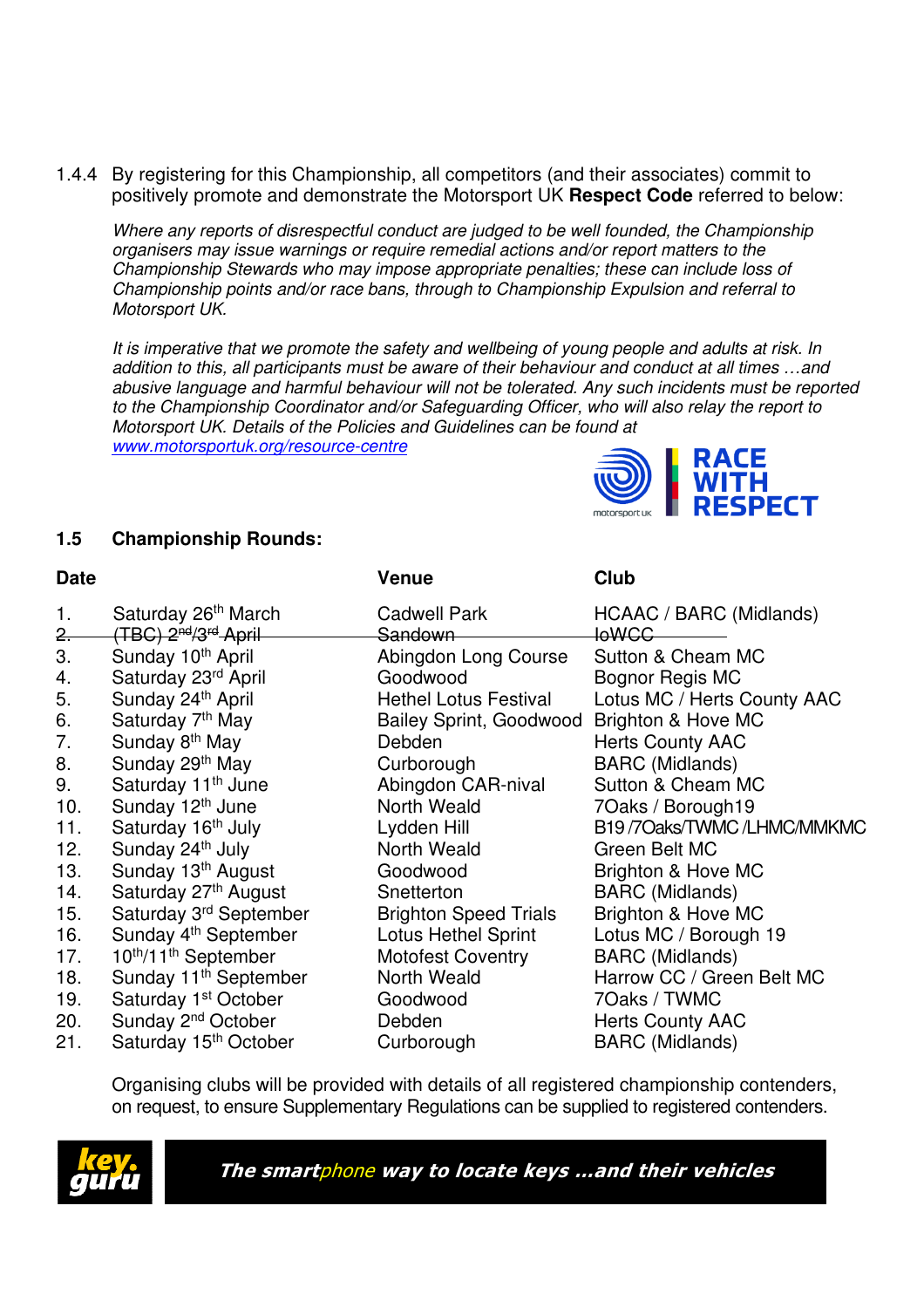#### **1.6 Scoring:**

1.6.1 Points system. Points will be awarded to competitors who complete at least one competitive run, clearly displaying the **key.guru** decals.

 Points will be awarded as a percentage of the best in classes' time, to two decimal places, with the best in class being awarded 100pts. For example, if the best-in-class time is 154.36 seconds and the championship contender records 155.22 seconds, he/she will score 99.44pts (that is 100 - 0.56, where the 0.56 is the percentage over the class winning time).

Where there are fewer than 5 competitors in a class, based upon those who practise, points will be deducted as follows; 4 in class deduct 2 pts, 3 in class deduct 4 pts, 2 in class deduct 6 pts and 1 in class deduct 8 pts.

A competitor's best 10 scores will count towards the overall and class awards.

 Where events run to a different class structure, the results will be adjusted and scored according to the competitor's registered AEMC or ASEMC Championship class.

 A competitor may only score points in the class(es) in which he/she has registered for the championship. A change of class is allowed upon written notification to the championship co-ordinator, but all points scored in a previous class will be wiped out. Points will only be awarded for events taking place after the notification is received.

 The championship results will be maintained by the co-ordinator, who will issue periodic updates and issue all registered contenders with final championship positions at the end of the season.

- 1.6.2 Resolving Ties. In the event of a tie for a championship or class award, this will be decided in the favour of the competitor who has scored the most firsts in class and then seconds in class etc.
- 1.6.3 Championship Points Appeal (see C.6.5.1 of the 2021 Motorsport UK Yearbook).

#### **1.7 Awards**

1.7.1 Awards will be presented as follows:

|                        | <b>Overall Champion</b> The Pat Brown Memorial Trophy          |
|------------------------|----------------------------------------------------------------|
| Runner-Up              | Trophy                                                         |
| First in each Class    | Trophy (subject to a minimum of 5 scoring rounds)              |
| <b>Second in Class</b> | Trophy (subject to 8 scoring contenders in class)              |
| <b>Young Driver</b>    | Drivers under the age of 25 on 31 <sup>st</sup> December 2021, |
|                        | competing in class A1 with a car up to 1200cc                  |
| Formula Ford           | Award for the best car in its registered class                 |
| Master of AEMC         | Sum of class scores on rounds inside the AEMC area             |
|                        | (North Weald, Debden, Snetterton and Hethel).                  |

- 1.7.2 The awards for the championship will be presented at a suitable function after 2022. Each championship event will provide its own Class and Overall awards.
- 1.7.3 Contenders may only win one award (Overall and Class). Additional awards may be presented at the discretion of the Championship Co-ordinator, details of which will be provided to contenders via championship bulletins.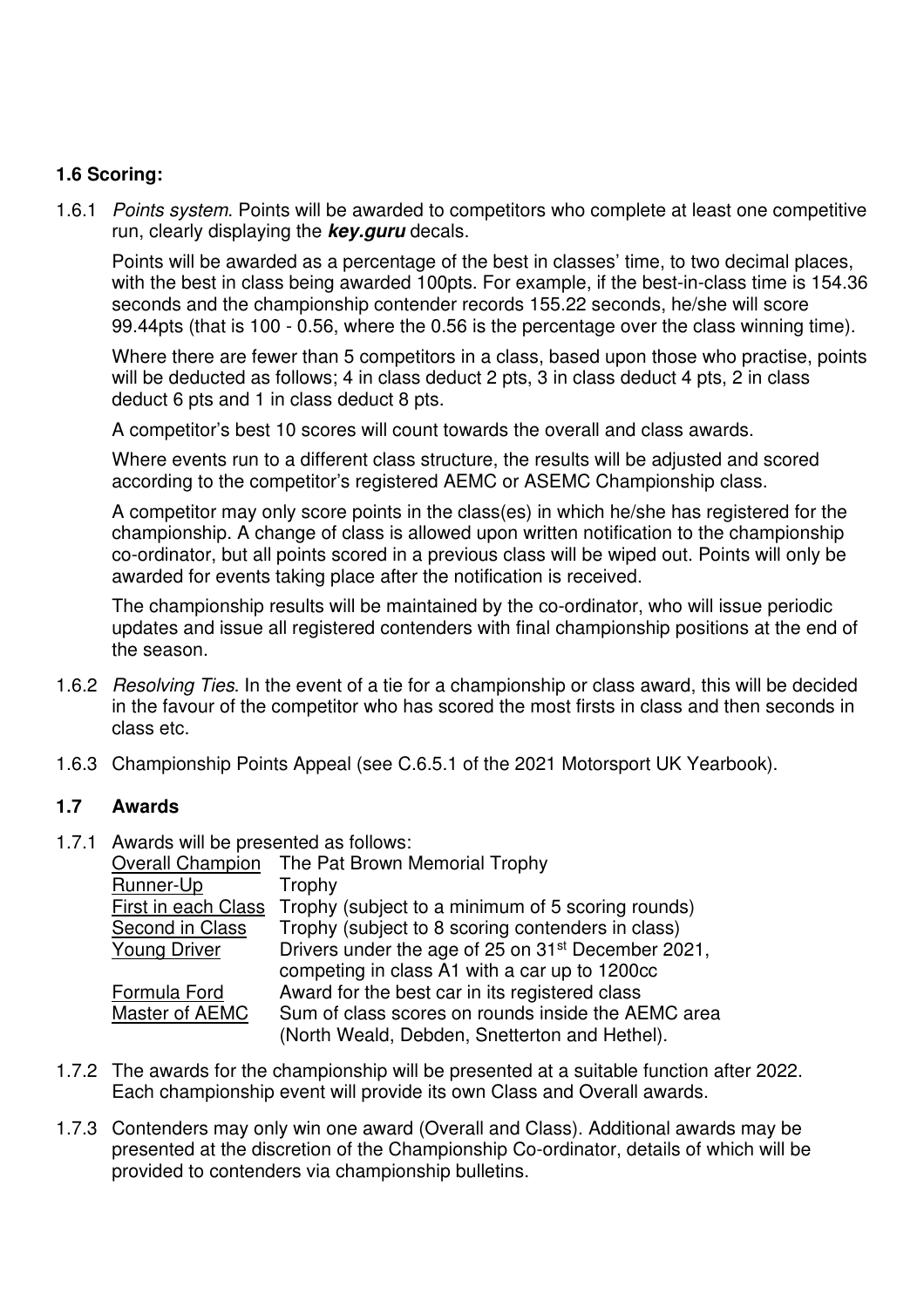## 2. **SPORTING REGULATIONS, JUDICIAL PROCEDURES**

- 2.1 Rounds. In accordance with Section C of the 2022 Motorsport UK Yearbook.
- 2.2 Championship. In accordance with Section C of the 2022 Motorsport UK Yearbook.

### **3. TECHNICAL REGULATIONS**

- 3.1 Eligible vehicles: the following are eligible to take part in the championship.
	- A. Standard Cars and Road Cars (Series/Specialist Production)
	- B. Modified Series/Specialist Production Cars, Rally Cars and Rallycross Cars
	- C. Sports Libre Cars
	- D. Racing Cars

ELIGIBILITY. In the event of a dispute concerning the compliance of a vehicle to the regulations for the event, the onus will be on the competitor to prove the compliance to the organisers. The Eligibility Scrutineer is more than happy to answer any technical queries. To contact him refer to section 1.2.2.

#### 3.2 Classes and safety requirements.

All vehicles must comply with Motorsport UK safety regulations as per 2022 Yearbook section J.5.1 to J.5.21.17 and sections S.10 to S.15.2.1 being specific regulations for Sprints and Hill Climbs, and the relevant sections of K as referred to in section S.

Competition Car Log Books will be required for all Hill Climb and Sprint cars unless the car is currently taxed and insured for use on the public highway and competing at the event in a road going class (S.9.1.7).

**CARS USING FORCED INDUCTION.** These cars will be classified as having an engine capacity increase of 40% (70% for Standard Cars); Cars with a rotary engine will be subject to a 50% increase in capacity.

**LICENCES.** A Driver competing in a Racing or Sports Libre Car, manufactured after 1960 of more than 2000cc (or 1428cc if forced induction) must hold an RS National licence (H.17.1), unless the car is currently licensed for use on the public highway and competes in the event in a road legal condition.

## **Appendix 1 Road-Going Kit Type and Replica Cars**

Two-seater cars such as Caterham; Westfield; Sylva; Fisher; Lotus 7, Elise, Exige and 340R; Vauxhall 220; X-Bow and similar types/derivatives of these cars.

#### **Appendix 2 Standard Car Class**

'Standard Cars' are as defined in S.11.1. 'Standard Car' definition applies to those cars made after 01/01/2000.



The smartphone way to locate keys …and their vehicles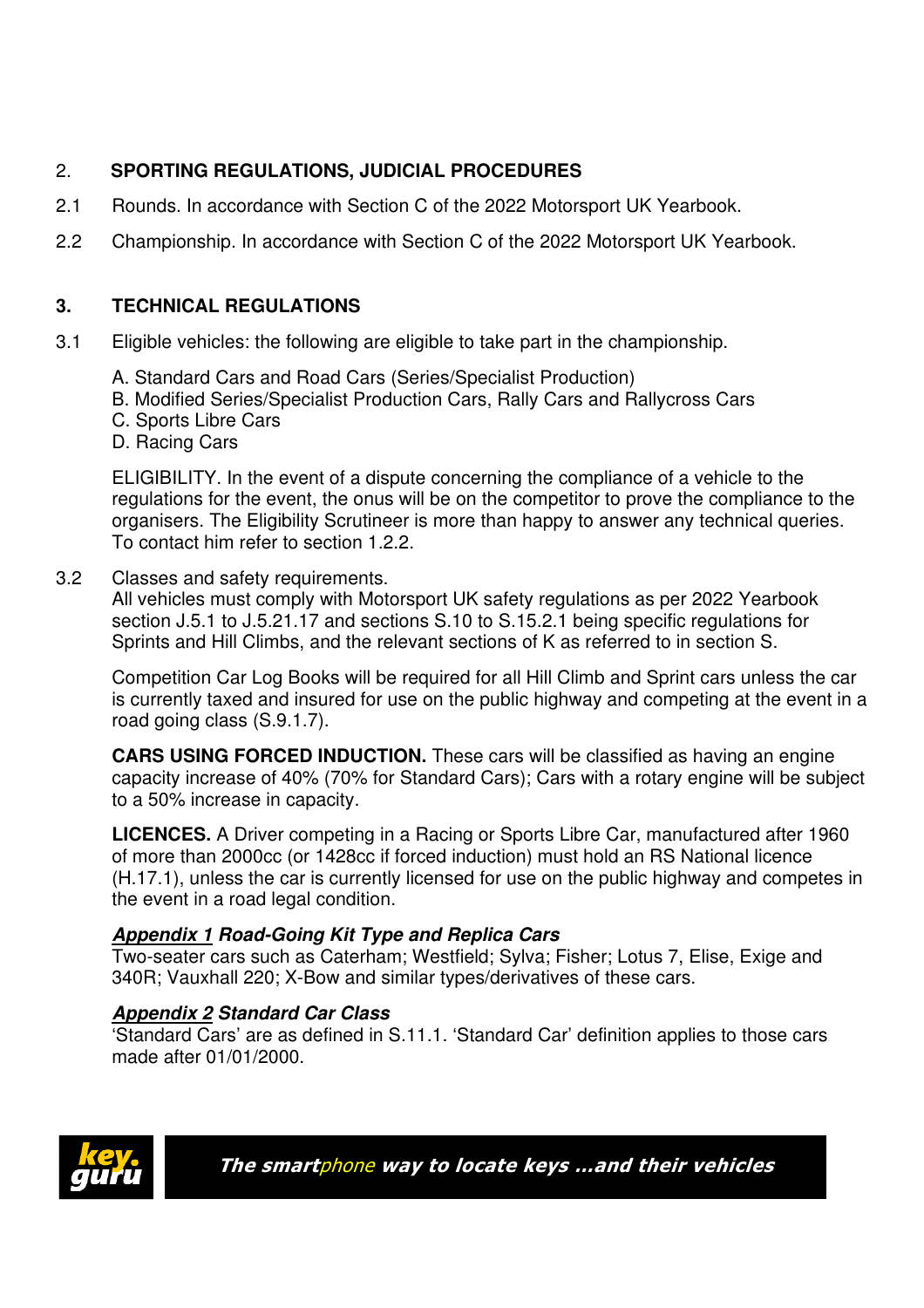3.2 Classes and safety requirements continued

**Category A:** Standard Cars (S11.1), Road Cars (Series Production S12.1.1) and Road Cars (Specialist Production S12.1.2) (**excluding cars in Appendix 1**)

- 1. 'Standard Cars' up to 1600cc, 2wd only, list 1A tyres only
- 2. 'Standard Cars' from 1601cc to 2000cc, 2wd only, list 1A tyres only
- 3. Up to 1600cc, 2wd only, list 1A or 1B tyres
- 4. From 1601cc to 2300cc, 2wd only, list 1A or 1B tyres
- 5. 2301cc and over, 2wd only, list 1A or 1B tyres
- 6. 4wd cars of all capacities, list 1A or 1B tyres

Road-Going Kit Type and Replica Cars (**including cars in Appendix 1**)

- 7. Up to 1800cc, excluding motorcycle-engined cars, list 1A or 1B tyres
- 8. Over 1800cc, including motorcycle-engined cars, list 1A or 1B tyres

**Category B:** Modified Series/Specialist Production Cars (S13.1/2), Rally Cars conforming to R46-R49 and Rallycross Cars & derivatives conforming to N6 (**excluding cars in Appendix 1**)

- 9. Up to 1400cc
- 10. From 1401cc to 2000cc
- 11. 2001cc and over

Kit Type and Replica Cars (**including cars in Appendix 1**)

- 12. Up to 2000cc, excluding motorcycle-engined cars
- 13. 2001cc and over, including motorcycle-engined cars

**Category C:** Sports Libre Cars (S14.1)

- 14. Sports Libre Cars up to 1800cc, motorcycle-engined cars up to 1100cc
- 15. Sports Libre Cars over 1800cc, motorcycle-engined cars over 1100cc

**Category D:** Racing Cars (S15.1.1) and Hill Climb Super Sports Cars

16. Up to 1100cc, plus racing cars conforming to "Formula Ford" specifications

17. 1101cc and over

| <b>DRIVER ATTIRE</b> Standard Cars      |                                              | <b>Road Cars</b>    | <b>Modified, Sports Libre</b><br>and Racing Cars |
|-----------------------------------------|----------------------------------------------|---------------------|--------------------------------------------------|
| <b>HELMET</b>                           | Mandatory (K10.3.1)                          | Mandatory (K10.3.1) | Mandatory (K10.3.1)                              |
| <b>OVERALLS</b>                         | Optional, but arms &<br>legs must be covered | Required (K9.1.4)   | FIA 1986 Standard<br>8856-2000 or 8856-2018      |
| <b>GLOVES</b>                           | Recommended                                  | Recommended         | Flame resistant required                         |
| <b>FRONTAL HEAD</b><br><b>RESTRAINT</b> | Recommended                                  | Recommended         | Required                                         |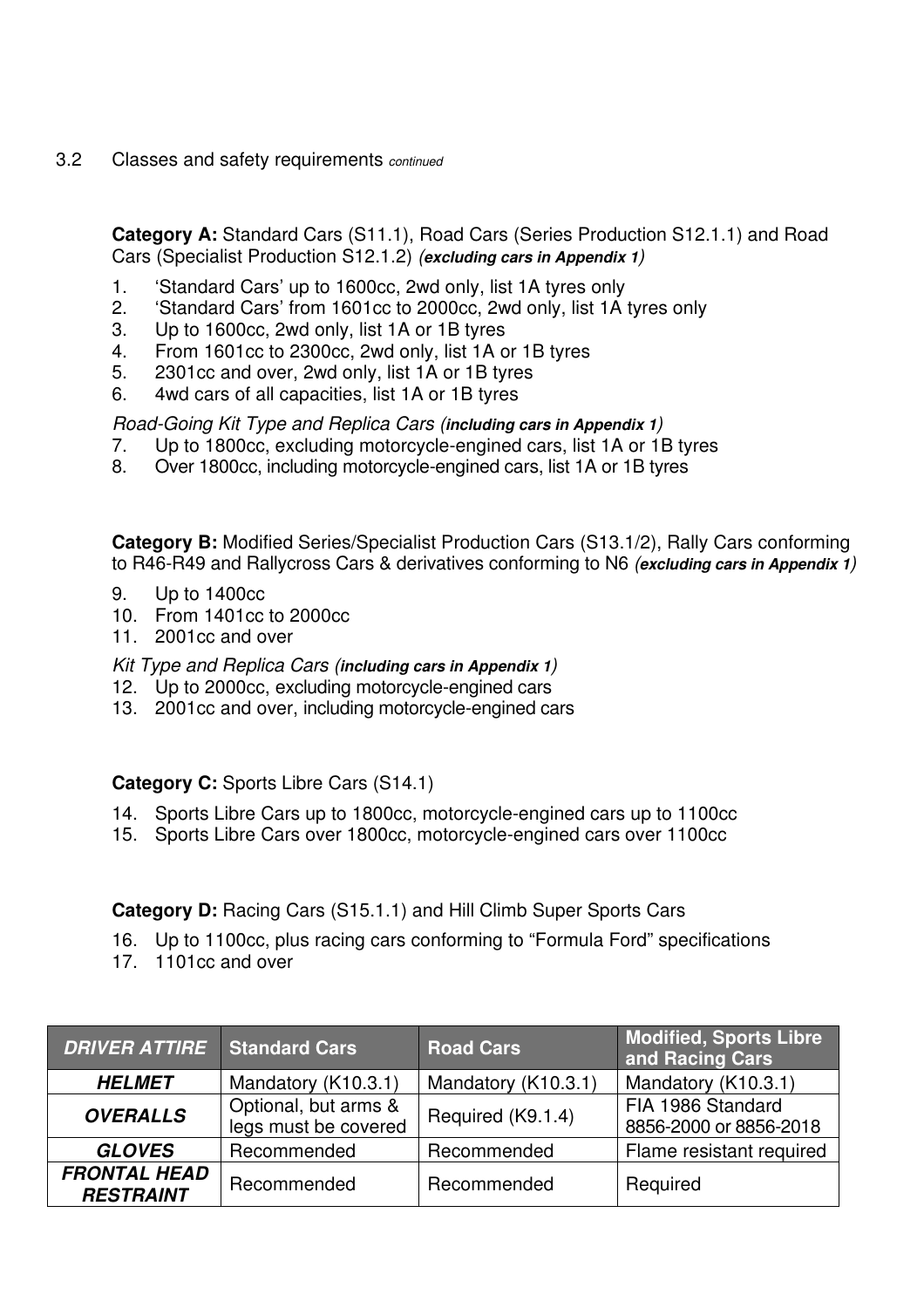## **AEMC MEMBER CLUBS**

Anglia Motor Sport Club Harrow CC

BARC (Midlands Centre) Bexley LCC **Kings Lynn & DMC** Blackpalfrey MC **Lotus Motor Club** BMW CC (GB) The Maidstone & Mid Kent MC Border MC (Lincs) and Derbyshire MC Borough 19 MC<br>Boundless by CSMA (NL) example and the Middlesex County AC<br>Minicross Drivers Assoc Boundless by CSMA (NL) Bournemouth & DCC British Motorsport Marshals Club Peterborough MC

Cambridge CC **Cambridge CC** Quinton MC Chelmsford MC Club Rallysport West Sevenoaks & DMC **Classic Equipe Carrollange Classic Equipe Carrollange Classic Equipe Carrollange Classic Equipe Carrollange Classic Equipment** 

Dukeries MC<br>Eastern Counties MC Eastwood MMC Farnborough DMC Weald MC Green Belt MC<br>
Greater Manchester Motorsport Club<br>
Wickford AC<br>
Wickford AC Greater Manchester Motorsport Club

Herts County Auto & Aero Club

Club Triumph Sporting Car Club of Norfolk Sutton & Cheam MC

Tunbridge Wells MC



## **ASEMC MEMBER CLUBS**

Alfa Romeo OC **F100 Kart Club**<br>Anglian Land Rover Club<br>Falcon MC Anglian Land Rover Club

BARC (Midlands Centre) Guildford M<br>Bexley LCC Harrow CC Bexley LCC Bognor Regis MC Brighton & Hove MC<br>BMMC

Classic Marques Sporting CC<br>
Croydon & District MC<br>
Croydon & Cheam MC Croydon & District MC

De Dion Bouton Car Club Tunbridge Wells MC

Eastbourne & Ram MC Wickford AC

 Farnborough DMC Blackpalfrey MC **Herts County Auto & Aero Club** 

Kentish Border Car Club Borough 19 MC Lydden Hill Motorsport Club Boundless by CSMA<br>BRSCC (SE) Maidstone & Mid Kent MC<br>MGCC SE Centre **MGCC SE Centre** 

Royal County of Berkshire Kart Club Sevenoaks & DMC Chelmsford MC **Southern Rover Owners Club** 

Weald MC